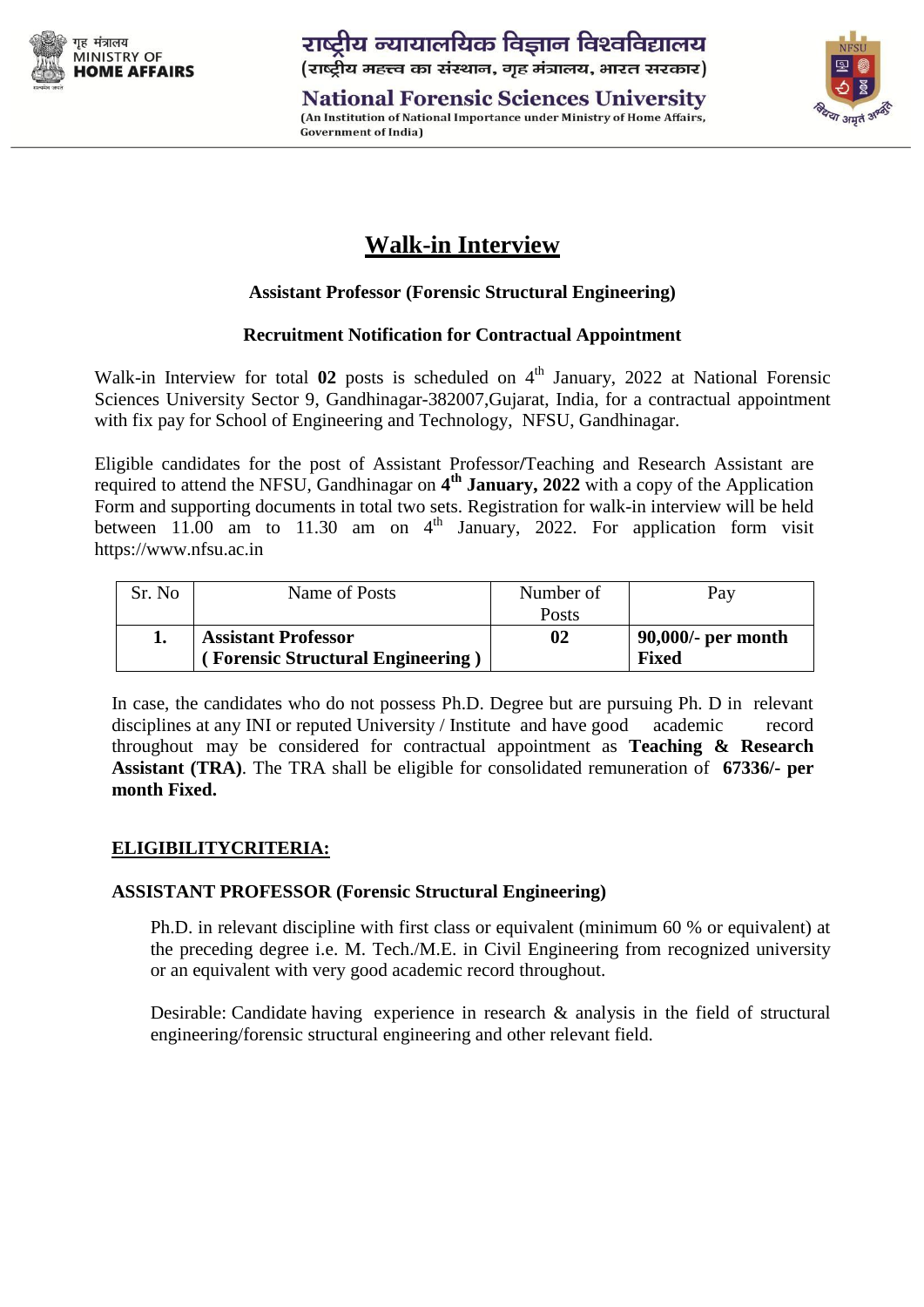

**National Forensic Sciences University** (An Institution of National Importance under Ministry of Home Affairs, **Government of India)** 



## **TERMS AND CONDITIONS:**

- 1. For details and Application Form, please log on to National Forensic Sciences University Gandhinagar website https://www.nfsu.ac.in/career
- 2. All qualifications must be from UGC recognized University/ Deemed University or RCI/BCI/PCI/AICTE approved autonomous institution (wherever applicable). The courses offered by autonomous institutions should be equivalent to the relevant course approved/ recognized by Association of Indian University (AIU).
- 3. The posts listed above are temporary positions on contractual basis for Eleven months or till the recruitment for regular assistant professors are done or whichever is earlier.
- 4. Contractual appointment on such post shall not entitle the candidate to be treated as regular employee of the University. Such contractual appointment shall be treated purely as ad-hoc and temporary.
- 5. The prescribed qualification and experience will be minimum, and the mere fact that a candidate possessing the same will not entitle him/her for being called for interview. The University will have the right to restrict the number of candidates to be called for interview, based on the recommendations of the Screening Committee constituted as per the Regulations for this purpose, to a reasonable number on the basis of qualifications and experience higher than the minimum prescribed or by any other condition that it may deem fit.
- 6. The Scrutiny Committee for applications may evolve criteria for short listing the candidates to be called for the interview as per the UGC /Government/University norms.
- 7. The overall selection procedure shall incorporate transparent, objective and credible methodology of analysis of the merits and credentials of the applicants based on weightage given to the performance of the candidate in different relevant dimensions and his/her performance on a scoring system Performa, based on the Academic Performance Indicators (API) indicated in the Application Form.
- 8. University may assess the ability for teaching and/or research aptitude through a seminar or lecture in a classroom situation or discussion on the capacity to use the latest technology in teaching and research at the interview stage.
- 9. The Selection Committee, after considering a candidate may, if it is of the opinion that he or she will be a suitable choice for the next lower post, can make such recommendations.